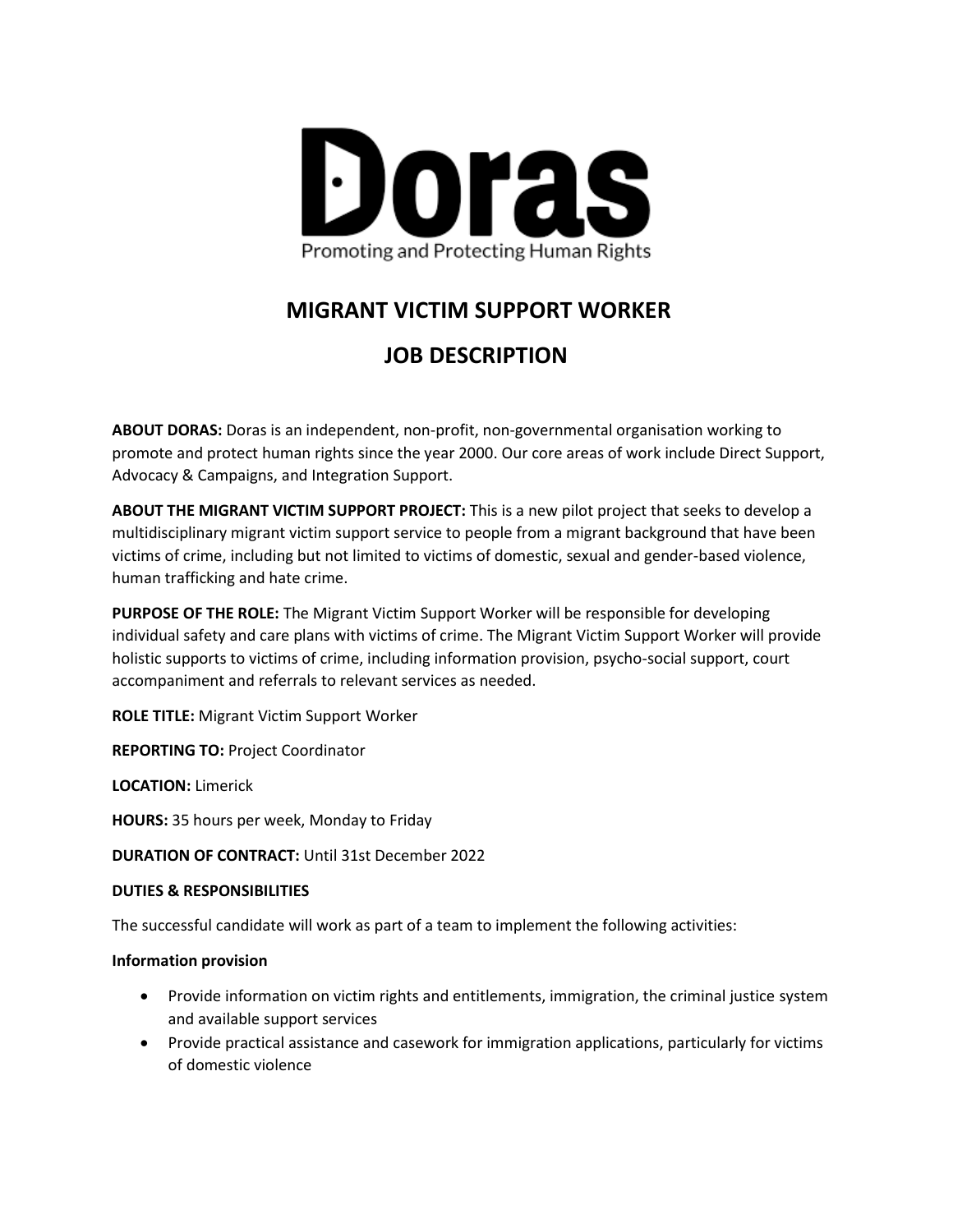• Maintain up-to-date knowledge of relevant developments in immigration and victim support policy and practice

### **Psycho-social support**

- Actively listen to the experiences of victims
- Work with victims to design and implement individual safety and care plans, according to their needs and circumstances
- Maintain regular contact with and provide dedicated support to victims
- Work with the wider Doras team and relevant external service providers to ensure needs are met

#### **Accompaniment**

- Provide support to victims through court accompaniment and accompaniment to other appointments or services as requested
- Accompany victims to report crimes to the Gardaí and other authorities as requested
- Advocate for access to interpreter services and other support services when necessary

#### **Referrals**

- Develop appropriate referral pathways with relevant service providers
- Build and manage relationships with relevant service providers
- Provide support and information to service providers on migrant-specific issues as needed
- Identify opportunities for strategic advocacy in collaboration with the Project Coordinator and Doras management

#### **Awareness-raising & outreach**

- In collaboration with the Project Coordinator, assist with the design and delivery of projectspecific initiatives to increase awareness of victim rights and entitlements, the criminal justice system and available supports
- Engage with community representatives and leaders to promote the Migrant Victim Support project
- Identify opportunities for promoting the project

## **Person Specification**

#### **Skills & Attributes**

• Interpersonal and intercultural communication skills